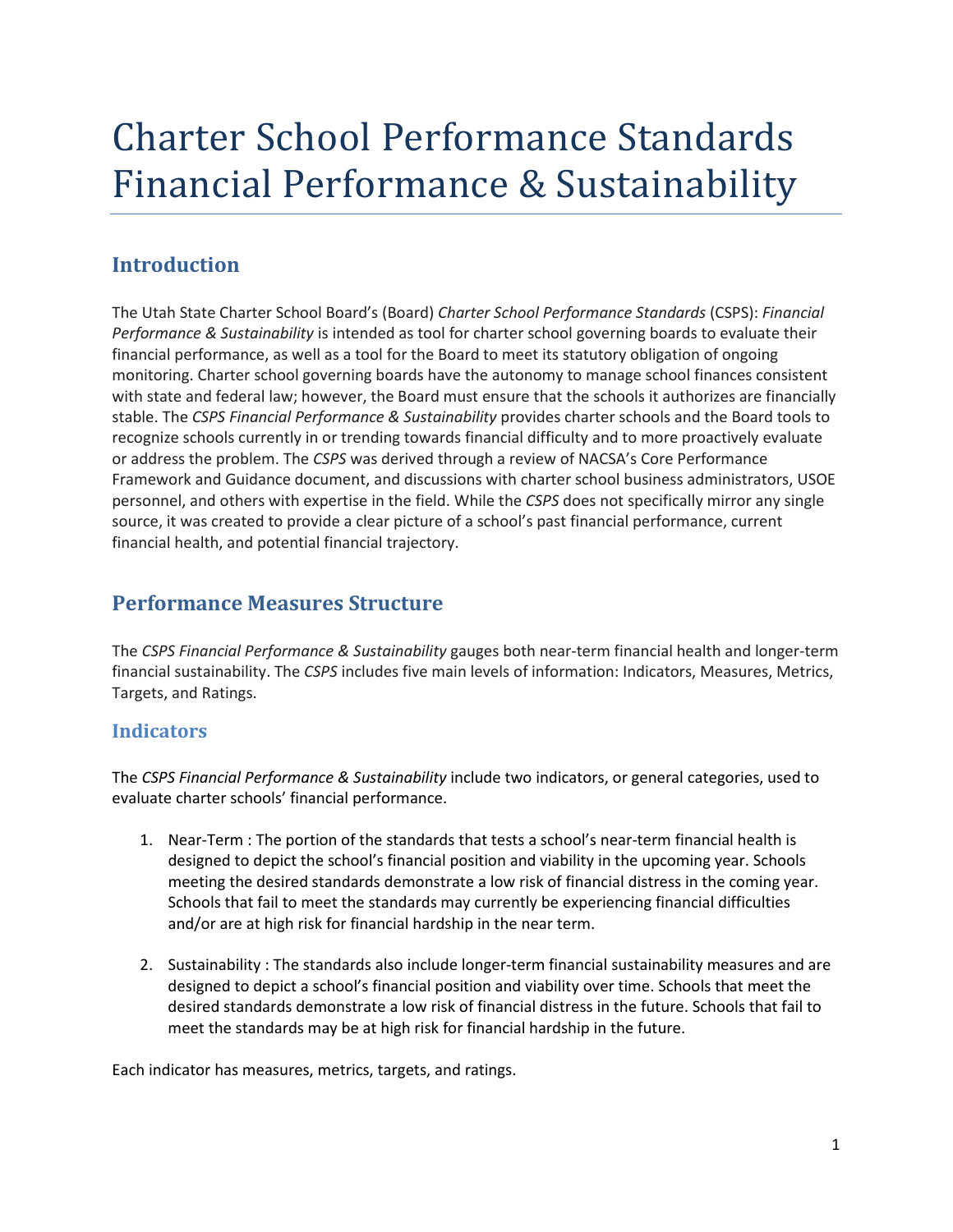## **Measures**

Measures are the means to evaluate an aspect of an indicator. Seven measures are used in the standards: Current Ratio, Unrestricted Days Cash, Enrollment Variance, Total Margin, Debt to Asset Ratio, Cash Flow, and Debt Service Coverage Ratio.

## **Metrics**

Metrics are the methods for quantifying a measure.

## **Targets**

Targets are the thresholds that signify success for a specific measure. The basis for forming many of the targets is industry standard, which is the commonly accepted target level for the ratio in financial analysis. Differences in the Utah charter school financing and funding environment have been considered and included in alterations from industry standard, where necessary.

## **Ratings**

For each measure a school receives one of four ratings based on evaluation of the established metrics.

*Exceeds Standard:* The school's performance on this measure does not signal a financial risk and exceeds the State Charter School Board's standard. A school that exceeds the standard based on an initial review requires no follow-up action.

*Meets Standard:* The school's performance on this measure does not signal a financial risk and meets the State Charter School Board's standard. A school that meets the standard based on an initial review requires no follow-up action.

*Does Not Meet Standard:* The school's performance on this measure signals a potential financial risk and does not meet the State Charter School Board's expectation. If a school does not meet standards based on an initial review of the school's financials, the State Charter School Board will follow up to determine if the school is truly a financial risk. Schools that are a financial risk based on an underlying structural problem with the school's financial performance, as compared to a one-time event, will be placed on Warning Status consistent with R277-481. Schools that do not meet the standard across more than one measure may be placed on Probation Status.

*Falls Far Below Standard:* The school's performance on this measure signals a significant financial risk and does not meet the State Charter School Board's expectation. If a school falls far below standards based on an initial review of the school's financials, the State Charter School Board will follow up to determine the severity of the risk. Schools that are a significant financial risk based on an underlying structural problem with the school's financial performance, as compared to a one-time event, will be placed on Probation Status consistent with R277-481.

The *CSPS Financial Performance & Sustainability* is designed to be a stand-alone document that clearly identifies each school's financial standing in the context of the seven measures. However, if a school receives an initial "Does Not Meet Standard" or "Falls Far Below Standard" rating on any one measure, it may or may not be in financial distress. The *CSPS Financial Performance & Sustainability* is meant to flag potential problem areas for further investigation.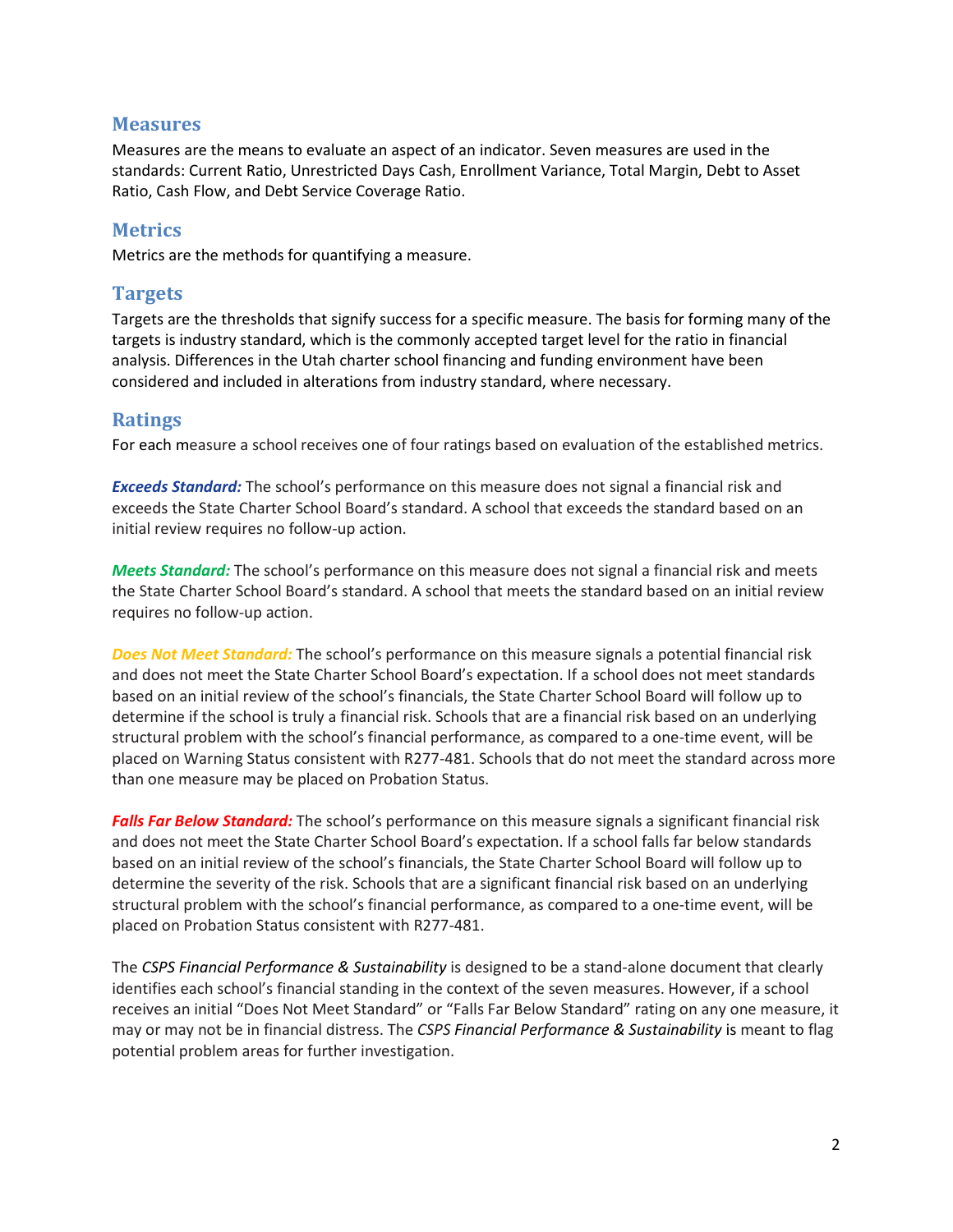# **Collecting Evidence**

The *CSPS Financial Performance & Sustainability* is a monitoring tool that provides the Board with key data to assess the financial health and viability of a charter school and to determine whether deeper analysis or monitoring is required. The *CSPS Financial Performance & Sustainability* summarizes a charter school's current financial health while taking into account the school's financial trends over a period of three years. The measures are designed to be complementary, as no single measure gives a full picture of the financial situation of a school. Together they provide a comprehensive assessment of the school's financial health based on a school's historic trends, near term financial situation, and future viability.

# **Data Sources**

- Audited statement of financial position
- Audited statement of activities
- Audited statement of cash flows
- Annual Financial Report
- Notes to the audited financial statements
- Charter school governing board-approved budget with enrollment targets
- Fall enrollment information (Oct. 1 count)
- Annual debt schedule indicating the total principal and interest due (provided by the school)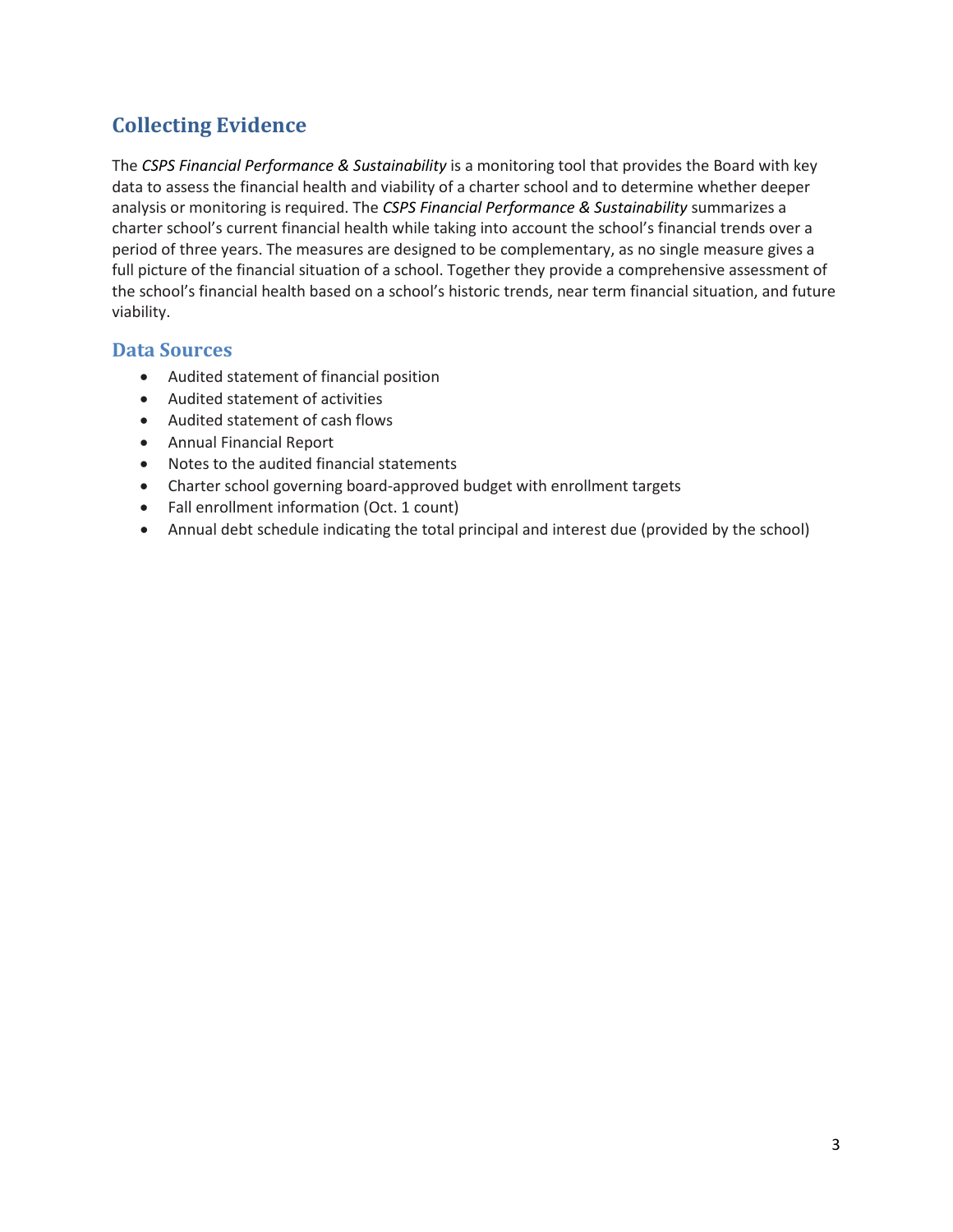| Indicator - Financial performance and sustainability |                                                                                                                       |                                  |  |  |
|------------------------------------------------------|-----------------------------------------------------------------------------------------------------------------------|----------------------------------|--|--|
| <b>Measure</b>                                       | <b>Metric</b>                                                                                                         | <b>Standard</b>                  |  |  |
| Unrestricted days cash                               | (Unrestricted cash ÷<br>(Total Annual Operating Expenses - Depreciation Expense)) / 365                               | 30 days with a<br>positive trend |  |  |
| Current ratio                                        | <b>Current Assets / Current Liabilities</b>                                                                           | $1.0$ with a<br>positive trend   |  |  |
|                                                      | Oct. 1 enrollment                                                                                                     | 95%                              |  |  |
| <b>Enrollment variance</b>                           | Budgeted enrollment (projection)                                                                                      |                                  |  |  |
| Debt to asset ratio                                  | Total Liabilities / (Total Assets – Depreciation Expense)                                                             | $\leq 0.9$                       |  |  |
| Debt service coverage<br>ratio                       | (Net Income + Depreciation + Interest Expense)<br>(Annual Principal, Interest, and Lease Payments)                    | 1.1                              |  |  |
| Cash flow (multi-year)                               | Average of (Current FY Total Cash - Prior FY Total Cash) and (Prior<br>FY Total Cash - 2 Prior FY Total Cash)         | Positive                         |  |  |
| Total margin (aggregated<br>3 year)                  | Net Income / Total Revenue                                                                                            | Positive                         |  |  |
| <b>Occupancy Costs</b>                               | ((Total Operation and Maintenance Costs "2600" - Property Costs<br>"700") + Debt Services) / Total Operating Revenues | 28%                              |  |  |

# **Measures in Detail**

Each of the measures included in the *CSPS Financial Performance & Sustainability* are described in the following pages. It is important to note that the framework excludes measures of how a school manages and expends its funds, as the framework is not designed to evaluate a school's spending decisions. The measures focus on the overall expenses of a school versus the offsetting revenues. In addition, this framework does not include indicators of strong financial management practices, which are laid out in the *CSPS Governing Board Performance & Stewardship*. The *CSPS Financial Performance & Sustainability* analyzes the financial performance of a charter school, not its processes for managing that performance.

# **Indicator 1: Near-Term Measures**

- Current Ratio
- Unrestricted Days Cash
- Enrollment Variance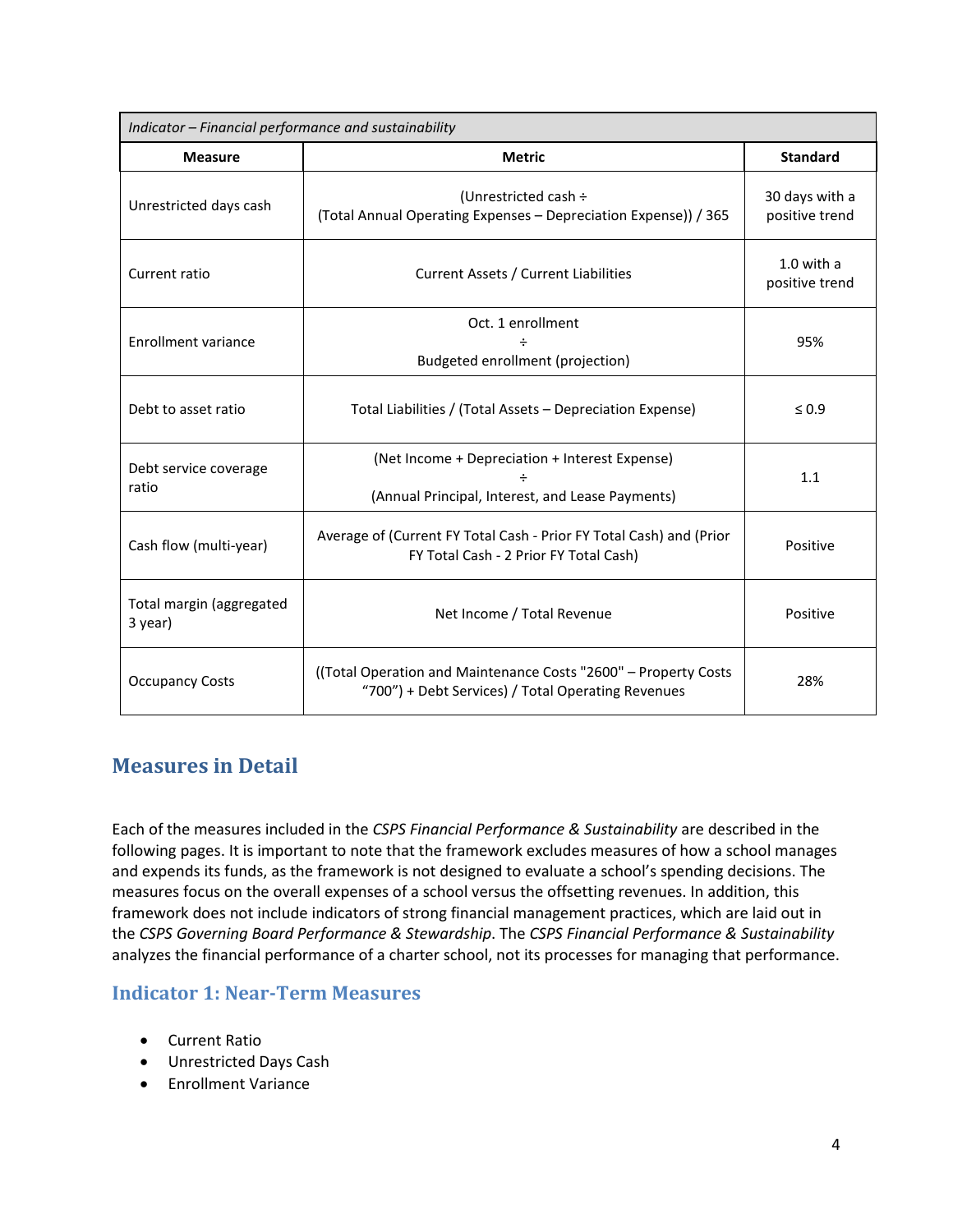#### **Unrestricted Days Cash**

Definition: The unrestricted days cash on hand ratio indicates how many days a school can pay its expenses without another inflow of cash.

The unrestricted days cash ratio tells whether or not the school has sufficient cash to meet its cash obligations. Depreciation expense is removed from the total expenses denominator because it is not a cash expense.

Data source

• Audited statement of financial position. Note that if cash is restricted due to legislative requirements, donor restrictions, or other reasons, the restriction should be listed in the audit.

#### Basis for target level

At least one month of operating expenses cash on hand is a standard minimum measure of financial health of any organization. Due to the nature of charter school cash flow, a 60-day threshold was set for schools to meet the standard. Schools showing a growing cash balance from prior years, and who have enough cash to pay at least one month's expenses, also meet the standard. If a school has fewer than 15 days of cash on hand, it will not be able to operate for more than a few weeks without another cash inflow and is at high risk for immediate financial difficulties.

| Measure 1a<br>Unrestricted Days Cash: Unrestricted Cash divided by ([Total Expenses minus Depreciation<br>Expense]/365)                                                                                    |
|------------------------------------------------------------------------------------------------------------------------------------------------------------------------------------------------------------|
| <b>Exceeds Standard:</b><br>Days Cash is greater than 60                                                                                                                                                   |
| <b>Meets Standard:</b><br>60 Days Cash<br>Or<br>Between 30 and 60 Days Cash and one-year trend is positive<br>Note: Schools in their first or second year of operation must have a minimum of 30 Days Cash |
| Does Not Meet Standard:<br>Days Cash is between 15 - 30 days<br>0r<br>Days Cash is between $30 - 60$ and one-year trend is negative                                                                        |
| <b>Falls Far Below Standard:</b><br>Fewer than 15 Days Cash                                                                                                                                                |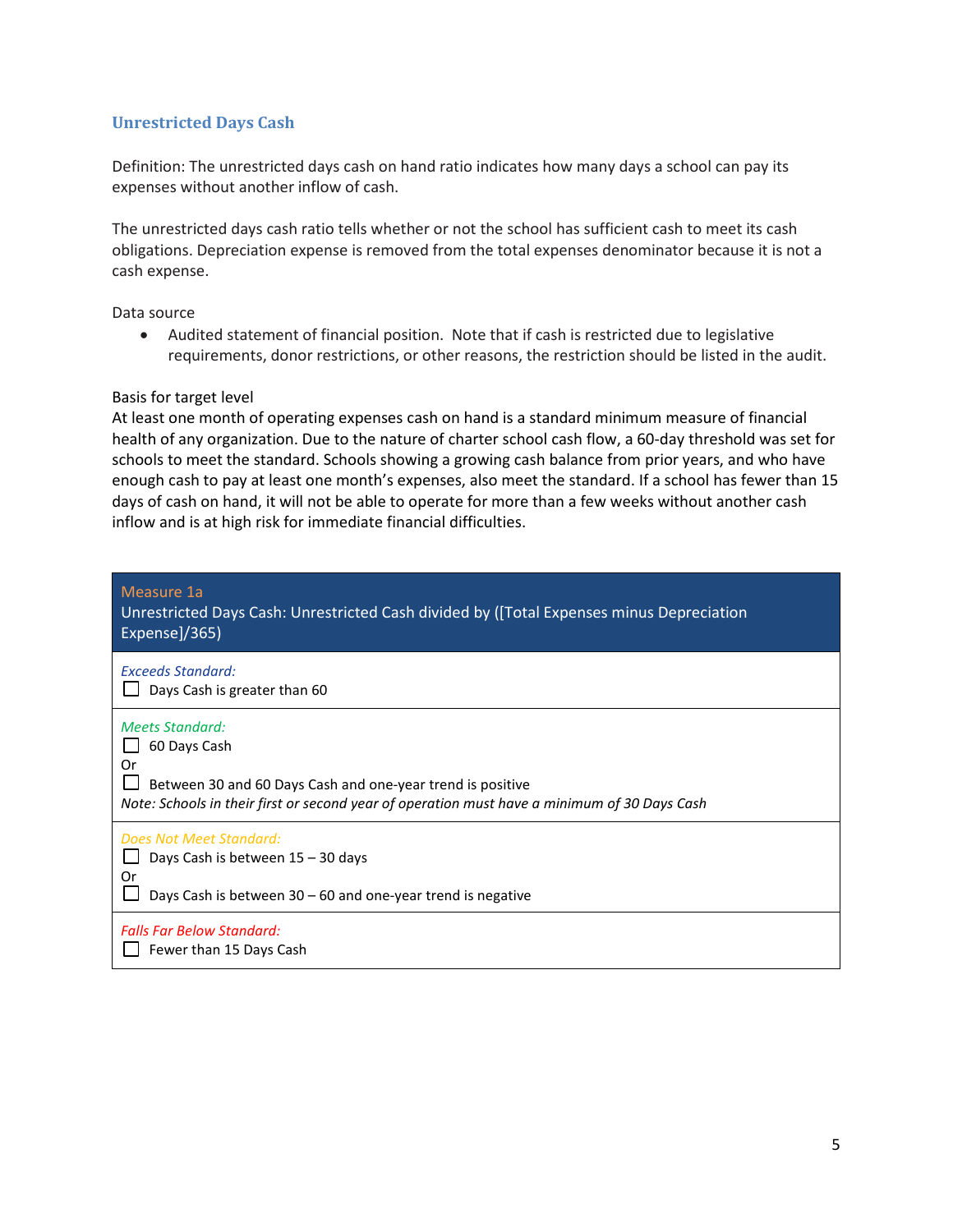#### **Current Ratio**

Definition: The current ratio depicts the relationship between a school's current assets and current liabilities.

The current ratio measures a school's ability to pay its obligations over the next 12 months. A current ratio of greater than 1.0 indicates that the school's current assets exceed its current liabilities, thus indicating ability to meet current obligations. A ratio of less than 1.0 indicates that the school does not have sufficient current assets to cover the current liabilities and is not in a satisfactory position to meet its financial obligations over the next 12 months.

#### Data source

• Audited statement of financial position. Note that regardless of what is listed by the auditor as current assets, restricted cash and prepaid expenses are included as current for this metric.

#### Basis for target level

The general rule of thumb for a current ratio is that it should be a minimum of 1.0. An upward trend of a current ratio that is greater than 1.0 indicates greater financial health, hence the greater than or equal to 1.1 target to meet standard. A current ratio that is less than or equal to 0.9 is a serious financial health risk, based on common standards.

| Measure 1b<br><b>Current Ratio: Current Assets divided by Current Liabilities</b>                                                                                                                                                                                                                                                     |
|---------------------------------------------------------------------------------------------------------------------------------------------------------------------------------------------------------------------------------------------------------------------------------------------------------------------------------------|
| <b>Exceeds Standard:</b><br>Current ratio is greater than or equal to 1.2                                                                                                                                                                                                                                                             |
| <b>Meets Standard:</b><br>Current ratio is greater than or equal to 1.1<br>Or<br>Current ratio is between 1.0 and 1.1 and one-year trend is positive (i.e., current year ratio is higher than last<br>year's)<br>Note: For schools in their first or second year of operation, the current ratio must be greater than or equal to 1.1 |
| <b>Does Not Meet Standard:</b><br>Current ratio is between 0.9 and 1.0 or equals 1.0<br>0r<br>Current ratio is between 1.0 and 1.1 and one-year trend is negative (i.e., current year ratio is lower than last<br>year's)                                                                                                             |
| <b>Falls Far Below Standard:</b><br>Current ratio is less than or equal to 0.9                                                                                                                                                                                                                                                        |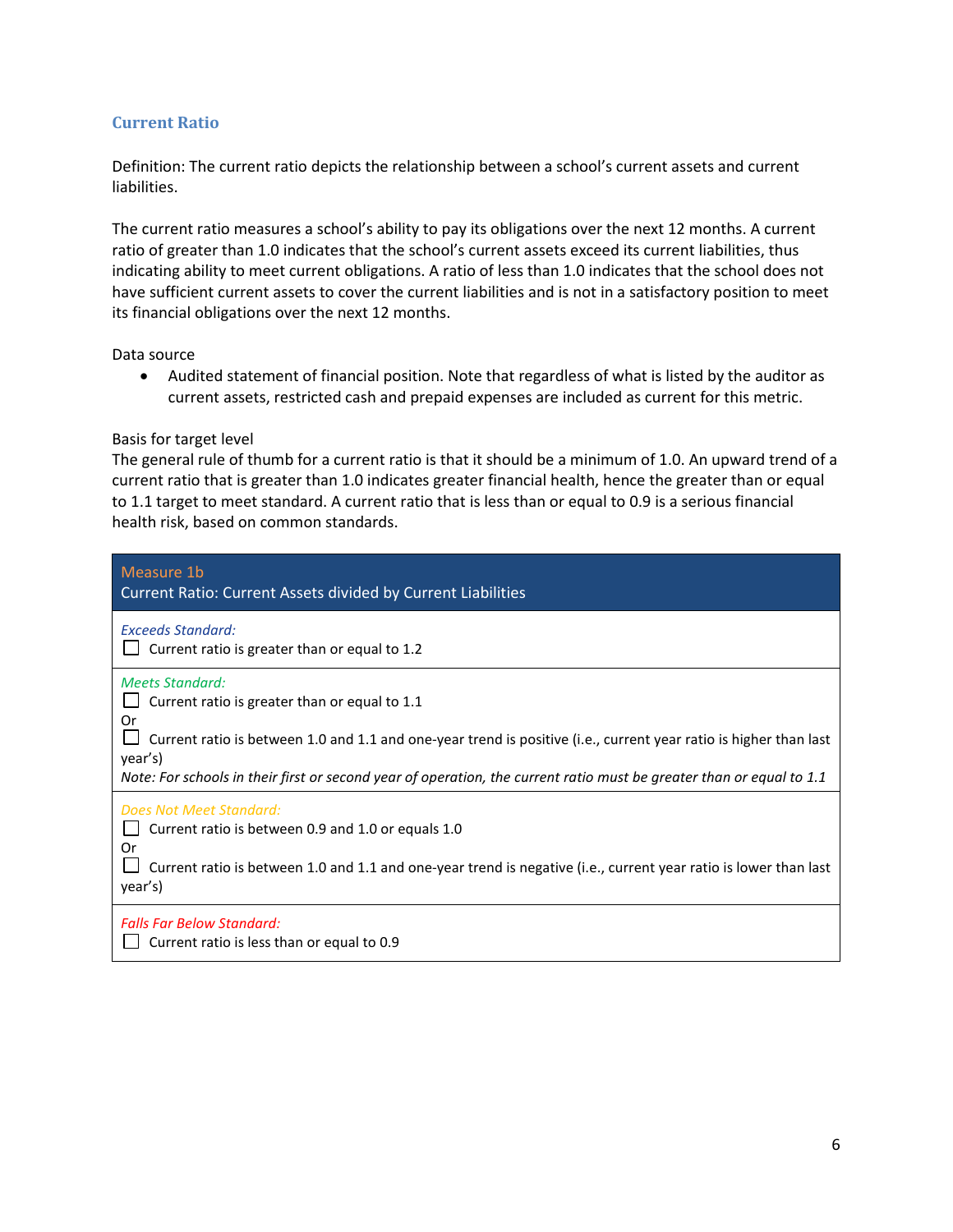## **Enrollment Variance**

Definition: Enrollment variance tells whether or not the school is meeting its enrollment projections. As enrollment is a key driver of revenues, variance is important to track the sufficiency of revenues generated to fund ongoing operations.

Data source

- Projected enrollment (Charter school governing board-approved enrollment budget for the year in question)
- Actual enrollment (fall enrollment information Oct. 1 counts)

#### Basis for target level

Enrollment variance of less than 85 percent indicates that a significant amount of funding on which a school set its expense budget is no longer available, and thus the school is at a significant financial risk. Schools that achieve at least 95 percent of projected enrollment generally have the operating funds necessary to meet all expenses and thus are not at a significant risk of financial distress.

| Measure 1c<br>Enrollment Variance: Actual Enrollment divided by Enrollment Projection in Charter School Governing<br><b>Board-Approved Budget</b> |
|---------------------------------------------------------------------------------------------------------------------------------------------------|
| <b>Exceeds Standard:</b><br>Enrollment Variance equals or exceeds 100 percent in the most recent year                                             |
| <b>Meets Standard:</b><br>Enrollment Variance is between 95 - 99 percent in the most recent year                                                  |
| Does Not Meet Standard:<br>Enrollment Variance is between $85 - 95$ percent in the most recent year                                               |
| <b>Falls Far Below Standard:</b><br>Enrollment Variance is less than 85 percent in the most recent year                                           |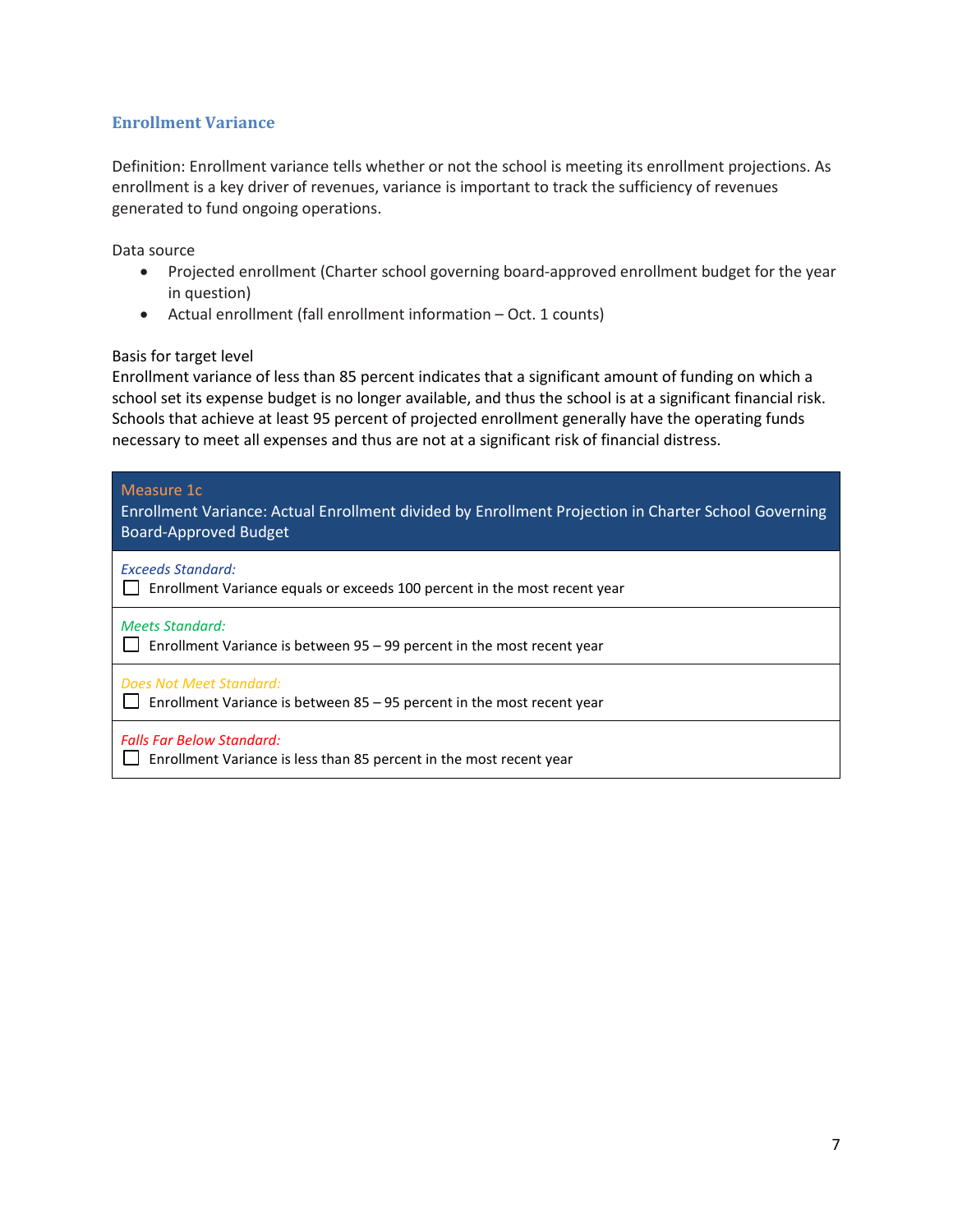# **Indicator 2: Sustainability Measures**

- Debt to Asset Ratio
- Debt Service Coverage Ratio
- Cash Flow
- Total Margin and Aggregated Three-Year Total Margin
- Occupancy Costs

#### **Debt to Asset Ratio**

Definition: The debt to asset ratio measures the amount of liabilities a school owes versus the assets they own; in other words, it measures the extent to which the school relies on borrowed funds to finance its operations.

The debt to asset ratio compares the school's liabilities to its assets. Simply put, the ratio demonstrates what a school owes against what it owns. A lower debt to asset ratio generally indicates stronger financial health.

Data source

• Audited statement of financial position

| Measure 2a<br>Debt to Asset Ratio: Total Liabilities divided by Total Assets less depreciation |
|------------------------------------------------------------------------------------------------|
| <b>Exceeds Standard:</b><br>$\Box$ Debt to Asset Ratio is less than 0.8                        |
| <b>Meets Standard:</b><br>$\Box$ Debt to Asset Ratio is between 0.8 and 0.9                    |
| Does Not Meet Standard:<br>$\Box$ Debt to Asset Ratio is between 0.9 and 1.0                   |
| <b>Falls Far Below Standard:</b><br>$\Box$ Debt to Asset Ratio is greater than 1.0             |

## Basis for target level

A debt to asset ratio greater than 1.0 is a generally accepted indicator of potential long-term financial issues, as the organization owes more than it owns, reflecting a risky financial position. A ratio less than 0.9 indicates a financially healthy balance sheet, both in the assets and liabilities, and the implied balance in the equity account.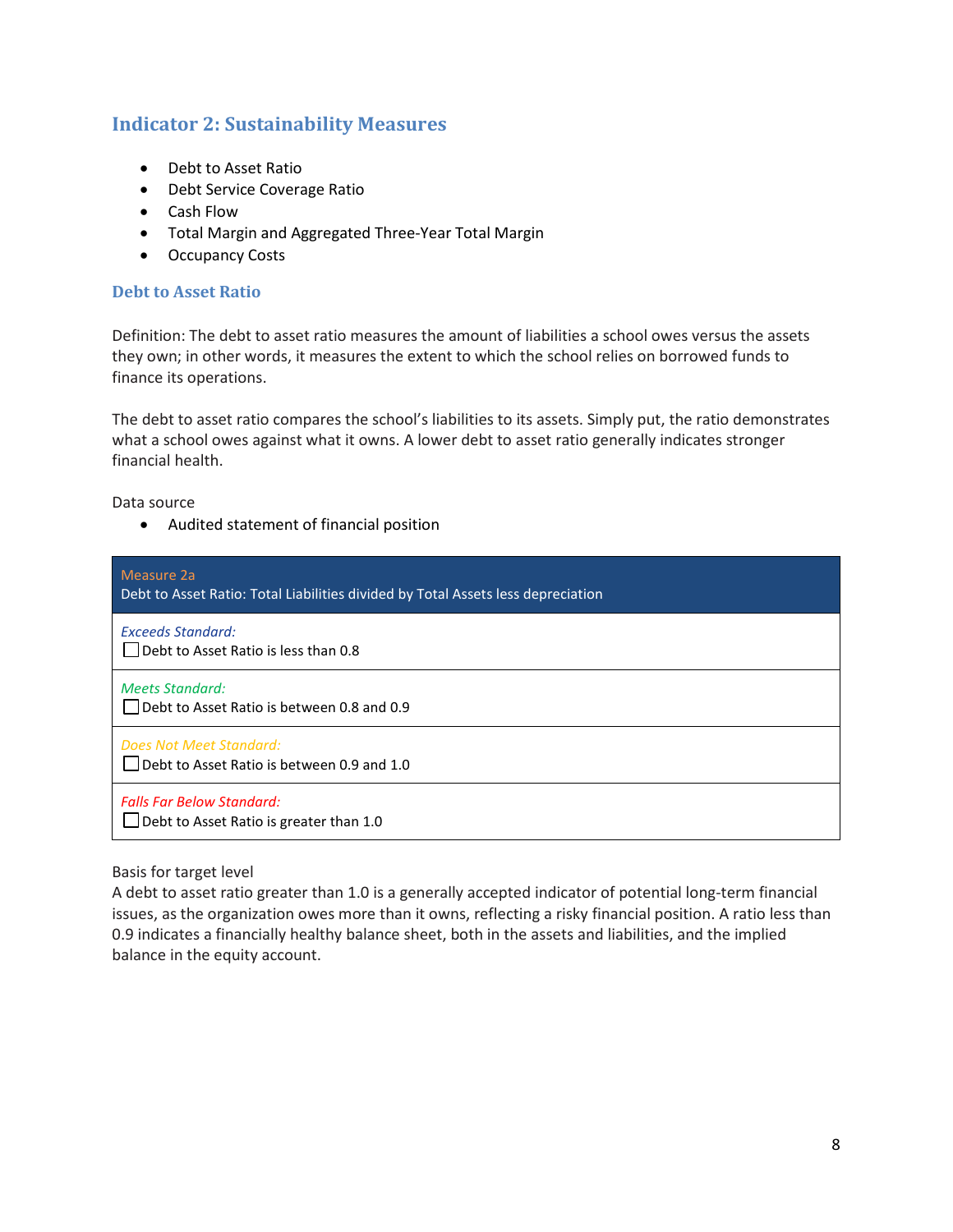#### **Debt Service Coverage Ratio**

Definition: The debt service coverage ratio indicates a school's ability to cover its debt obligations in the current year.

This ratio measures whether or not a school can pay the principal and interest due on its debt based on the current year's net income. Depreciation expense is added back to the net income because it is a non-cash transaction and does not actually cost the school money. The interest expense is added back to the net income because it is one of the expenses an entity is trying to pay, which is why it is included in the denominator.

Data source

- Net income: audited statement of activities
- Depreciation expense: audited statement of activities and/or cash flow statement
- Interest expense: audited cash flow statement and/or statement of activities
- Annual principal and interest obligations: provided from the school

#### Measure 2b

Debt Service Coverage Ratio: (Net Income + Depreciation + Interest Expense) / (Annual Principal, Interest, and Lease Payments)

*Exceeds Standard:*

□ Debt Service Coverage Ratio is greater than or equal to 1.2

*Meets Standard:*

Debt Service Coverage Ratio is greater than or equal to 1.1

*Does Not Meet Standard:*  $\Box$  Debt Service Coverage Ratio is less than 1.1

*Falls Far Below Standard:*

 $\Box$  Not applicable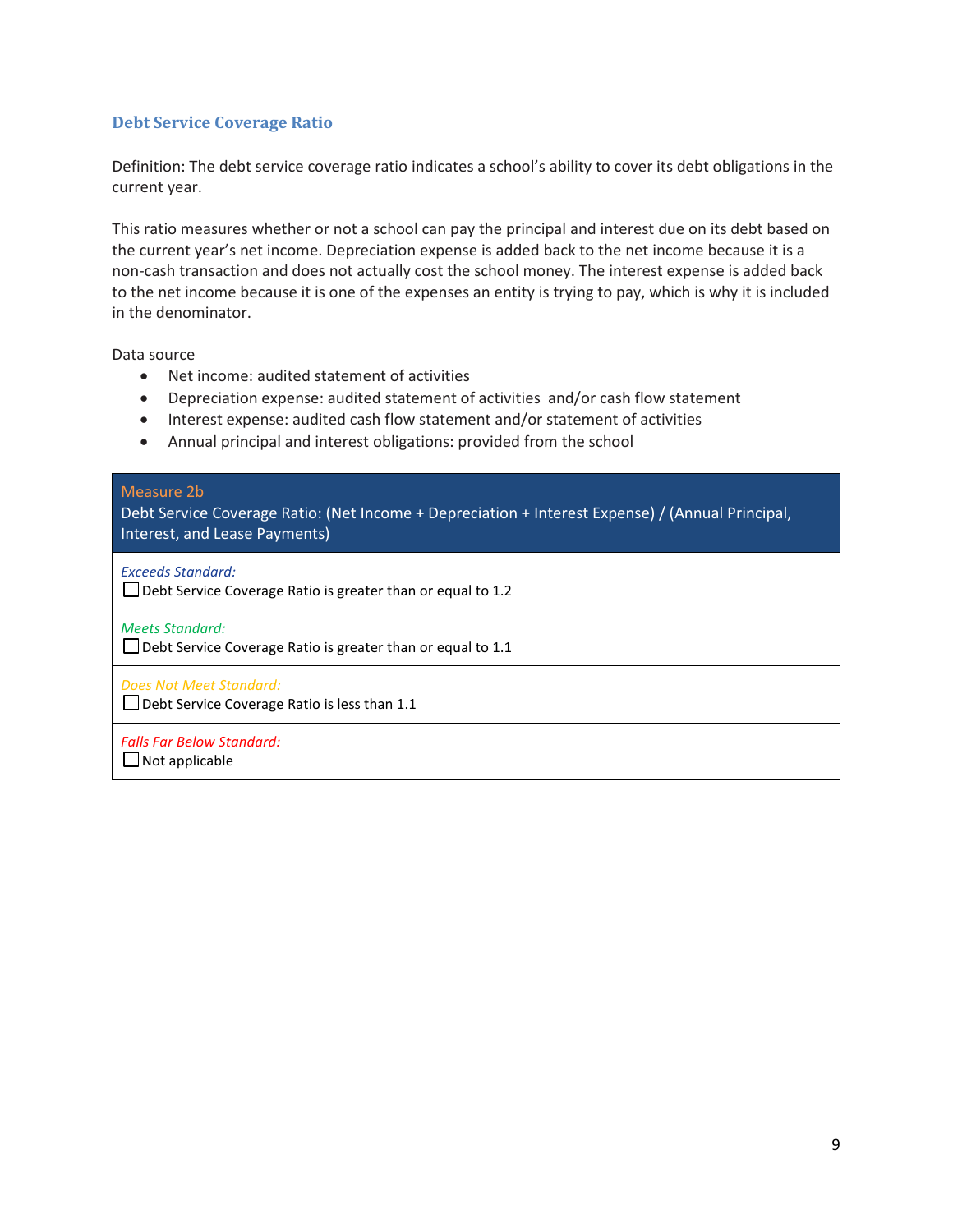#### **Cash Flow**

Definition: The cash flow measure indicates a school's change in cash balance from one period to another.

Cash flow indicates the trend in the school's cash balance over a period of time. This measure is similar to days cash on hand but indicates long-term stability versus near-term. Since cash flow fluctuations from year to year can have a long-term impact on a school's financial health, this metric assesses both multi-year cumulative cash flow and annual cash flow.

Data source

• Three years of audited statements of financial position

Basis for target level

A positive cash flow over time generally indicates increasing financial health and sustainability of a charter school.

| Measure 2c<br>Cash Flow:<br>Multi-Year Cash Flow = Average of Current FY Total Cash - Prior FY Total Cash and Prior FY Total Cash -<br>2 Prior FY Total Cash<br>One-Year Cash Flow = Current FY Total Cash - Prior FY Total Cash |
|----------------------------------------------------------------------------------------------------------------------------------------------------------------------------------------------------------------------------------|
| <b>Exceeds Standard:</b><br>$\Box$ Not applicable                                                                                                                                                                                |
| <b>Meets Standard:</b><br>Multi-Year Cumulative Cash Flow is positive and One-Year Cash Flow is positive<br>Note: Schools in their first or second year of operation must have a positive cash flow.                             |
| Does Not Meet Standard:<br>□ Multi-Year Cumulative Cash Flow is positive, but trend does not "Meet Standard"                                                                                                                     |
| <b>Falls Far Below Standard:</b><br>□ Multi-Year Cumulative Cash Flow is negative                                                                                                                                                |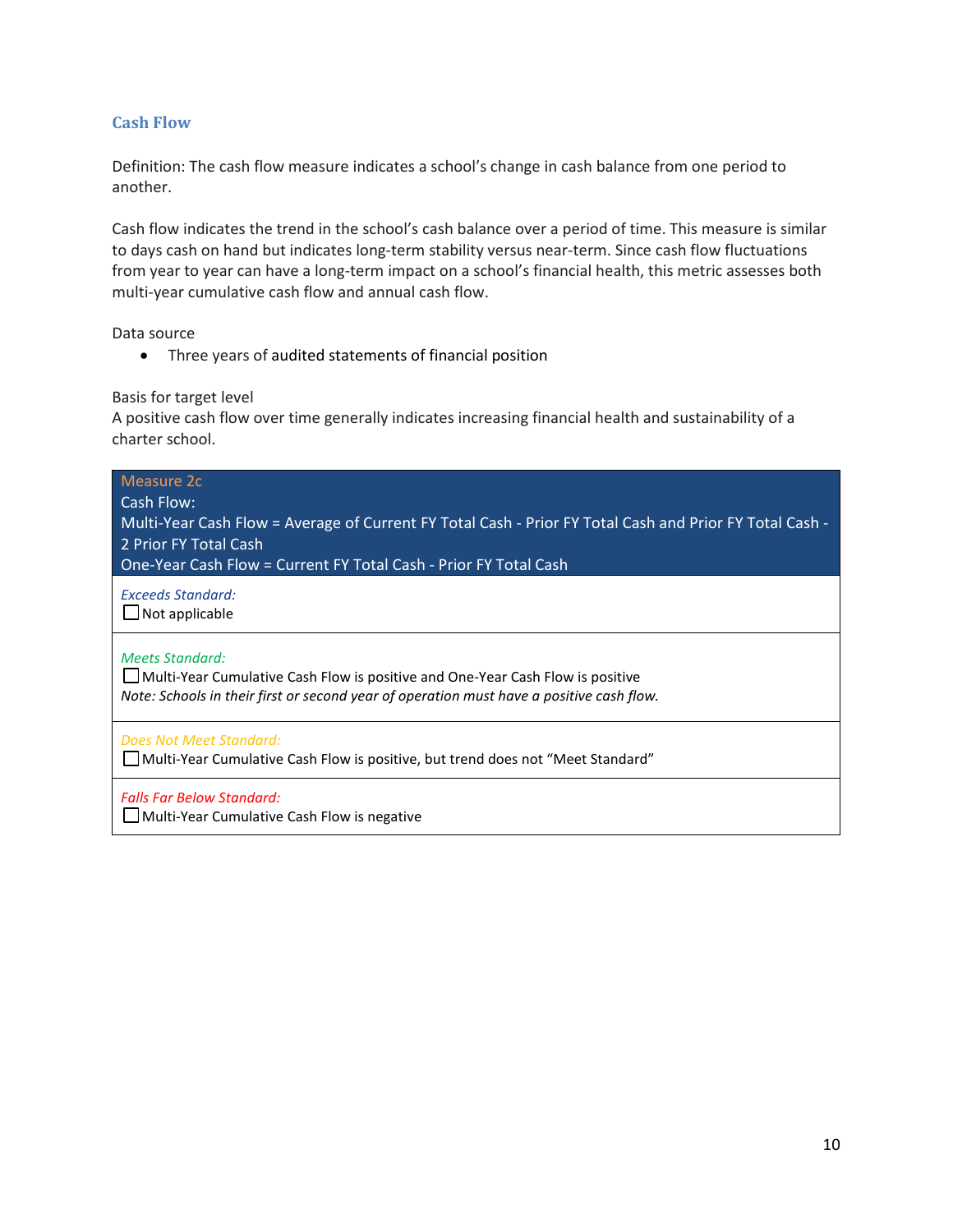## **Total Margin and Aggregated Three-Year Total Margin**

Definition: Total margin measures the deficit or surplus a school yields out of its total revenues; in other words, it measures whether or not the school is living within its available resources.

The total margin measures whether a school operates at a surplus (more total revenues than expenses) or a deficit (more total expenses than revenues) in a given time period. The total margin is important to track, as schools cannot operate at deficits for a sustained period of time without risk of closure. Though the intent of a school is not to make money, it is important for charter schools to build, rather than deplete, a reserve to support growth or sustain the school in an uncertain funding environment. The aggregated three-year total margin is helpful for measuring the long-term financial stability of the school by smoothing the impact of single-year fluctuations on the single-year total margin indicator. The performance of the school in the most recent year, however, is indicative of the sustainability of the school, thus the school must have a positive total margin in the most recent year to meet the standard.

Data source

• Three years of Audited statements of activities

#### Basis for target level

General preference in any industry is that total margin is positive, but organizations can make strategic choices to operate at a deficit for a year for a large operating expenditure or other planned expense.

| Measure 2d<br>Total Margin: Net Income divided by Total Revenue<br>Aggregated Total Margin: Total Three-Year Net Income divided by Total Three-Year Revenues                                                                                                                                                                                                            |
|-------------------------------------------------------------------------------------------------------------------------------------------------------------------------------------------------------------------------------------------------------------------------------------------------------------------------------------------------------------------------|
| <b>Exceeds Standard:</b><br>$\Box$ Not applicable                                                                                                                                                                                                                                                                                                                       |
| <b>Meets Standard:</b><br>□ Aggregated Three-Year Total Margin is positive and the most recent year Total Margin is positive<br>Or<br>Aggregated Three-Year Total Margin is greater than -1.5 percent and the trend is positive for the last two<br>years<br>Note: For schools in their first or second year of operation, the cumulative Total Margin must be positive |
| Does Not Meet Standard:<br>□ Aggregated Three-Year Total Margin is greater than -1.5 percent, but does not "Meet Standard"                                                                                                                                                                                                                                              |
| <b>Falls Far Below Standard:</b><br>$\Box$ Aggregated Three-Year Total Margin is less than or equal to -1.5 percent<br>Or<br>$\Box$ The most recent year Total Margin is less than -10 percent                                                                                                                                                                          |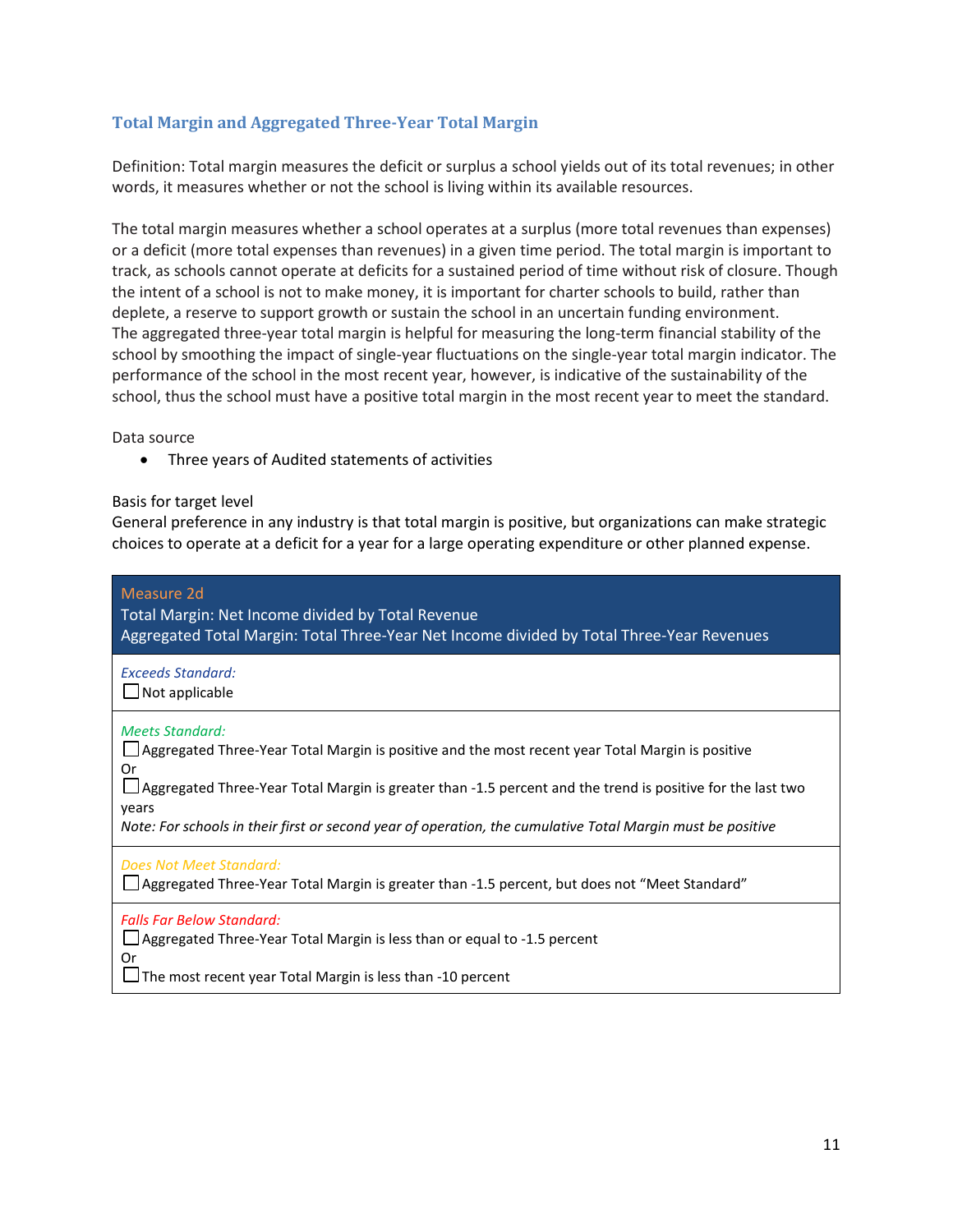#### **Occupancy Costs**

Definition: Occupancy costs measures the amount an entity is paying, as a percent of total expenditures, for the purchase, operation, *and maintenance* of real estate assets used to accomplish its mission. A percentage that is too high indicates the entity is utilizing too much of its resources to provide and maintain its facilities.

Excessive occupancy costs undermine a school's ability to provide and sustain adequate levels of services to students and support teachers and other requirements of a successful educational program.

Data source

• Total Operation and Maintenance costs (2600), Property under Operation and Maintenance costs (700), total debt services, and total actual revenue from the AFR

Basis for target level Data ranges for FY2012 and FY2013

| Measure 2e<br>Occupancy Costs: Facility Costs less Property plus Debt Services divided by Total Revenue |
|---------------------------------------------------------------------------------------------------------|
| <b>Exceeds Standard:</b><br>□ Occupancy Costs is less than or equal to 22%                              |
| <b>Meets Standard:</b><br>$\Box$ Occupancy Costs is less than or equal to 28% and greater than 22%      |
| Does Not Meet Standard:<br>$\Box$ Occupancy Costs is less than or equal to 32% and greater than 28%     |
| <b>Falls Far Below Standard:</b><br>$\Box$ Occupancy Costs is greater than 32%                          |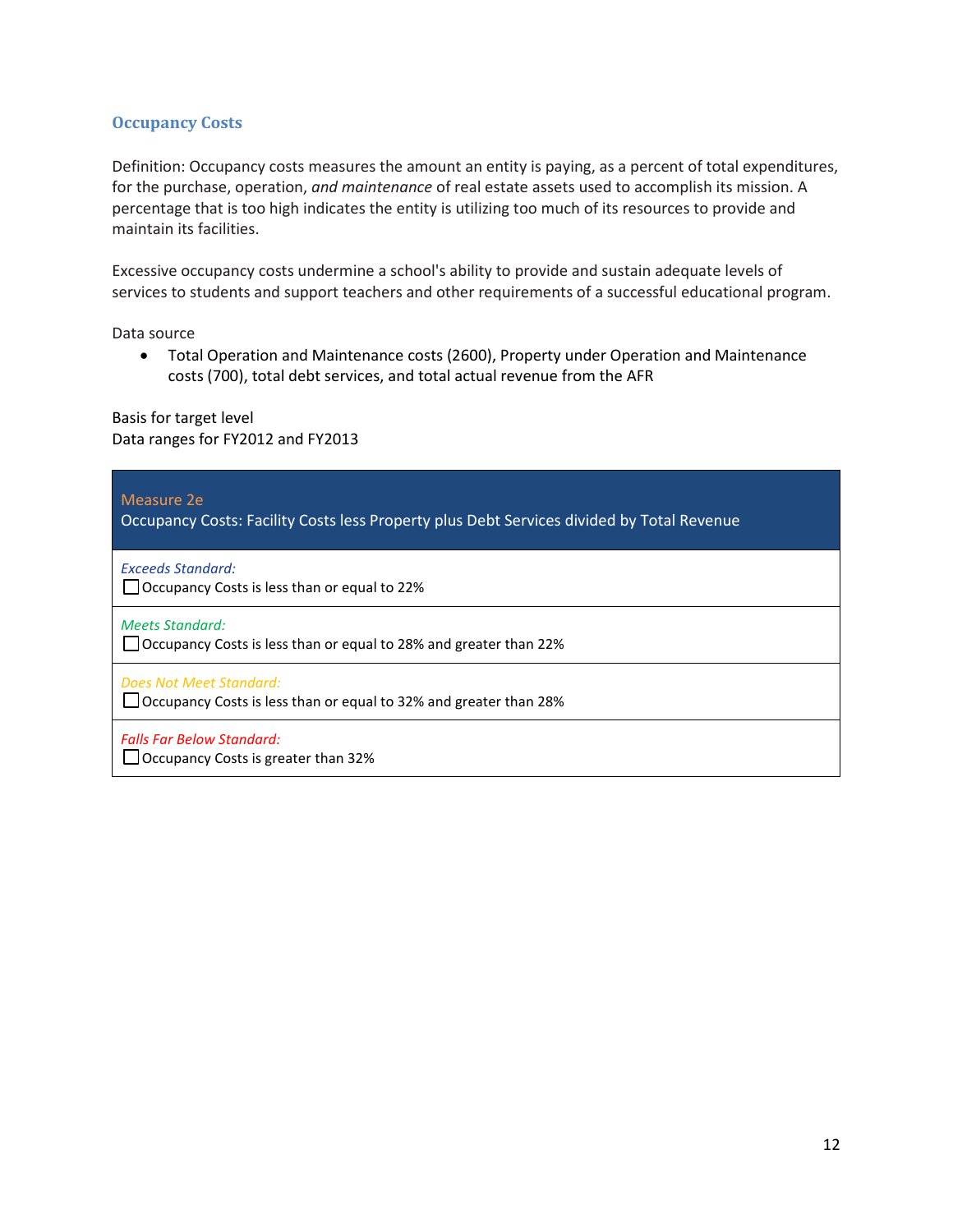# **Glossary**

**Assets:** A probable future economic benefit obtained or controlled by a particular entity as a result of past transactions or events. These economic resources can be tangible or intangible.

**Audit:** A systematic collection of the sufficient, competent evidential matter needed to attest to the fairness of management's assertions in the financial statements or to evaluate whether management has efficiently and effectively carried out its responsibilities. The auditor obtains this evidential matter through inspection, observation, inquiries, and confirmations with third parties.

**Basis of Accounting:** This refers to the methodology and timing of when revenues and expenditures or expenses are recognized in the accounts and reported in the financial statements.

**Cash Basis:** A basis for accounting whereby revenues are recorded only when received, and expenses are recorded only when paid without regard to the period in which they were earned or incurred.

**Current Assets:** Resources that are available, or can readily be made available, to meet the cost of operations or to pay current liabilities.

**Current Liabilities:** Those obligations that are payable within one year from current assets or current resources.

**Debt:** An obligation resulting from the borrowing of money or from the purchase of goods and services. Debts of the entity include bonds, accounts payable, and other liabilities.

**Debt Service:** The cash that is required for a particular time period to cover the repayment of interest and principal on a debt. Debt service is often calculated on a yearly basis.

**Debt Service Default:** Occurs when the borrower has not made a scheduled payment of interest or principal.

**Financial Audit:** An audit made by an independent external auditor for the purpose of issuing an audit opinion on the fair presentation of the financial statements of the entity in conformity with Generally Accepted Accounting Principles.

**Fiscal Period:** Any period at the end of which an entity determines its financial position and the results of its operations.

**General Fund:** The general fund is used to account for the general financial activities of the entity when reporting under governmental accounting. The general fund is used for funds not required to be accounted for in another account.

**Generally Accepted Accounting Principles (GAAP):** These are the uniform minimum standards for financial accounting and reporting. They govern the form and content of the financial statements of an entity. GAAP encompass the conventions, rules, and procedures necessary to define accepted accounting practice at a particular time. They include not only broad guidelines of general application, but also detailed practices and procedures. The primary authoritative body on the application of Generally Accepted Accounting Principles (GAAP) to state and local governments is the Governmental Accounting Standards Board.